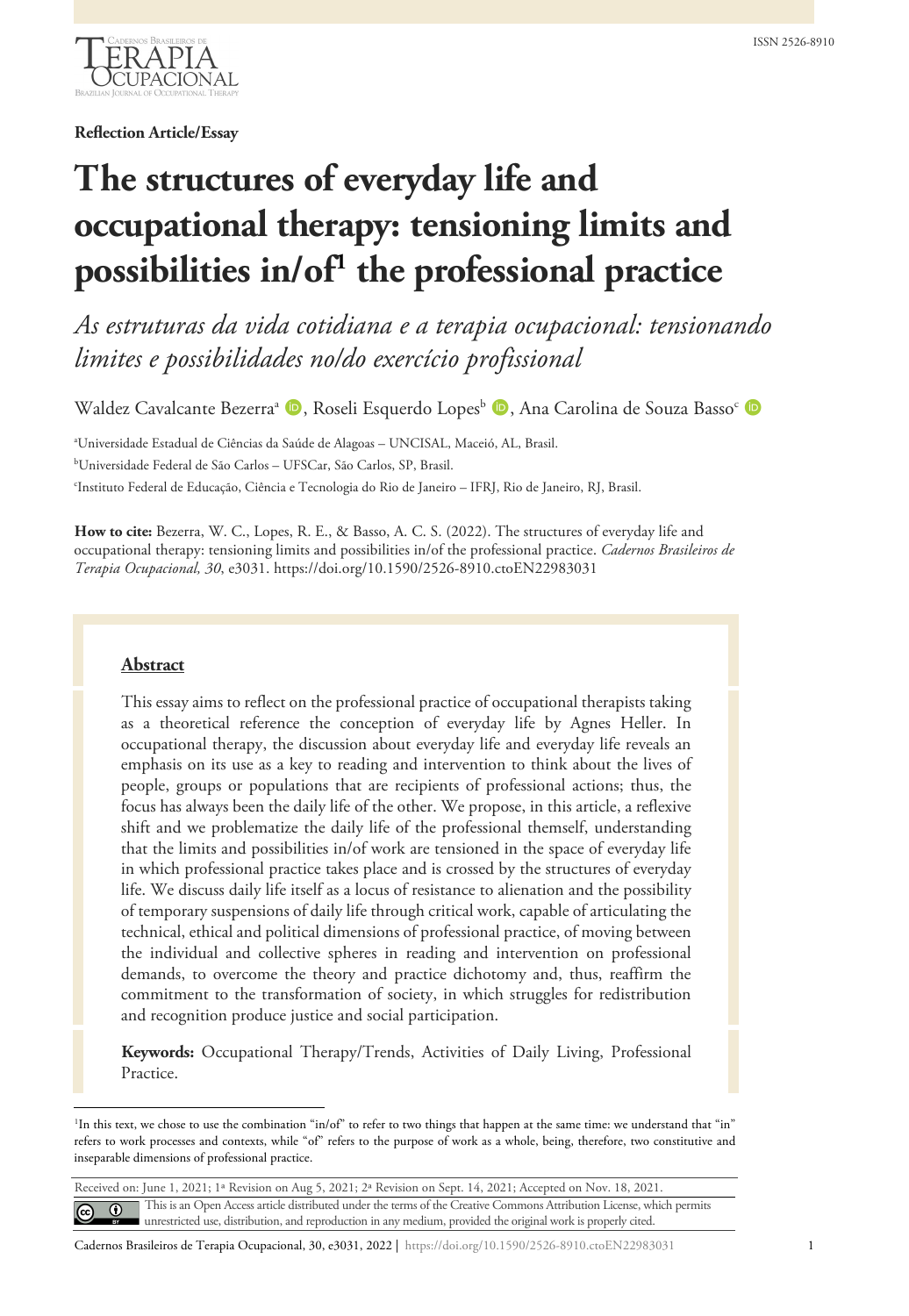## *Resumo*

Este ensaio objetiva refletir sobre o exercício profissional de terapeutas ocupacionais tomando como referencial teórico a concepção de cotidiano com base em Agnes Heller. Na terapia ocupacional, a discussão sobre cotidiano e vida cotidiana revela uma ênfase no seu uso como uma chave de leitura e de intervenção para pensar a vida das pessoas, grupos ou populações destinatárias das ações profissionais; assim, o foco tem sido sempre o cotidiano do outro. Propomos, neste artigo, um deslocamento reflexivo e problematizamos o cotidiano do profissional em si, entendendo que os limites e possibilidades no/do trabalho são tensionados no espaço da vida cotidiana em que o exercício profissional acontece e é atravessado pelas estruturas da cotidianidade. Discutimos o próprio cotidiano como *locus* de resistência à alienação e à possibilidade de suspensões temporárias da cotidianidade por meio de um trabalho crítico, capaz de articular as dimensões técnica, ética e política do exercício profissional, de transitar entre as esferas individual e coletiva na leitura e intervenção sobre as demandas profissionais, de superar a dicotomia teoria e prática e, assim, reafirmar o compromisso com a transformação da sociedade, em que lutas por redistribuição e reconhecimento produzam justiça e participação social.

**Palavras-chave:** Terapia Ocupacional/Tendências, Atividades Cotidianas, Prática Profissional.

## **Introduction**

*The homogenization towards the generic-human, the complete suspension of the particular-individual, the transformation into "entirely man", is something totally exceptional in most human beings* (Agnes Heller, O cotidiano e a história, 2016, p. 50).

The discussion about everyday life has aroused the interest of Brazilian occupational therapists in recent decades, through different approaches: everyday life as a concept in a theoretical position to interpret reality; as a concept to reflect on how the illness processes transform the subjects' daily lives; as a concept to support the analysis of everyday life; and as a concept that supports practice (Galheigo, 2003; Salles & Matsukura, 2015).

The incorporation of the concept in the profession was linked to the criticism of what was defined as something sufficient and quite specific to inform the occupationaltherapeutic practice of "activities of daily living", a predominant expression on professional actions, and, consequently, the search for other references that would allow us to think, critically and contextually, about the life that unfolds on a daily basis, the common life of people. Still in the 1980s, Francisco (2001) defended everyday life as a socio-historical construction that carries the concreteness of life in its multiple manifestations, resulting from historical, economic, political and cultural determinations. In the 1990s, everyday life is taken in occupational therapy as an articulating axis of what Galheigo et al. (2018) called emancipatory practices in different fields of professional activity. For Galheigo (2020, p. 7-8), those who turn to everyday studies move to: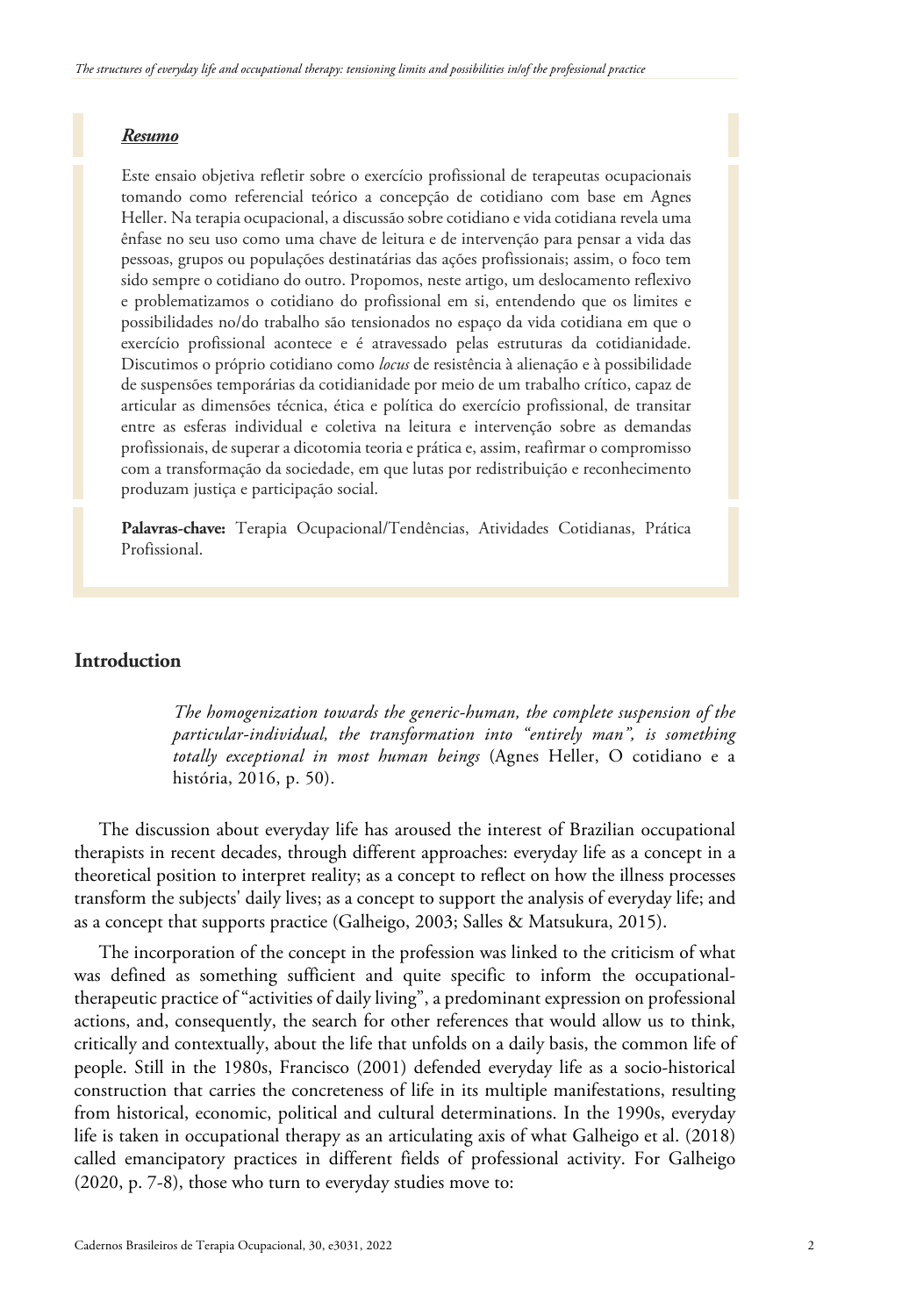[...] the everyday scenes [that] serve as a testimony of space and time shaped by culture, life stories and social relationships. Through everyday life, it is possible to access the experience, the real, the imaginary, memory, dreams, feelings, needs and affections […] of subjects and collectives.

Such displacements, in theoretical and practical dimensions:

[...] present the hard layers of repetition and suffering in everyday life; they show the delicacy of affection and the enchantment of small gestures and actions; they make difference, discrimination, prejudice and injustice visible; and they offer testimony to the possibilities of creation, reinvention, cooperation and transformation of oneself and the world (Galheigo, 2020, p. 8).

The productions that articulate the concept of daily life with occupational therapy reveal an emphasis on its use as a key to reading and intervention to think about the lives of people, groups or populations that are recipients of professional actions, always focusing on the daily life of the other. However, our questions focus on the daily life of the professional themself, in their performance, understanding that the limits and possibilities of work are tensioned in the space of daily life in which professional practice takes place and is crossed by the structures of everyday life. The structures that determine daily life, as discussed below, are also expressed in the organization of social policies and in the institutions that mediate professional insertion in the labor market.

We understand that, when exercising their professional activity intervening in people's daily lives, occupational therapists are experiencing, as social beings, one of the activities and dimensions of their daily lives: work. In this way, professional practice, as well as any other activity inserted in daily life, is subject to the typical alienations of the daily life of capitalist society. For Heller (1987), the phenomenon of alienation is expressed as an individual's inability to overcome the naturalization of social life in terms of thought and action, preventing them from performing a critical reading of phenomena and acting critically on their reality.

Considering these premises, this essay reflects on the professional practice of occupational therapists, taking as a theoretical reference the conception of everyday life by Agnes Heller (2016), since the historical and concrete determinations of professional practice are placed and replaced by the structures of of everyday life, founded on the capitalist mode of production. We seek to discuss, dialectically, daily life itself as a locus of resistance to alienation and the creation of possibilities for critical, ethical and political professional work.

# **Everyday Life and Its Structures: the Suspension of Everyday Life and the Elevation to the Human-Generic**

"Everyday life is the life of every human being<sup>[2](#page-2-0)"</sup>. It is with this frase that Agnes Haller begins her chapter on the structure of everyday life in her book "*O cotidiano e a* 

<span id="page-2-0"></span><sup>2</sup> In the book, Heller uses the term man starting from her philosophical conception of human race, focusing on the humanization of man in the course of the historical process, opposing a perspective of man who humanizes himself to fulfill the dictates of nature ((Patto, 1993). Currently, this term is not in line with the linguistic constructions that face the naturalization of the masculine as a synthesis of genders. We chose the expression human being to speak of the human race.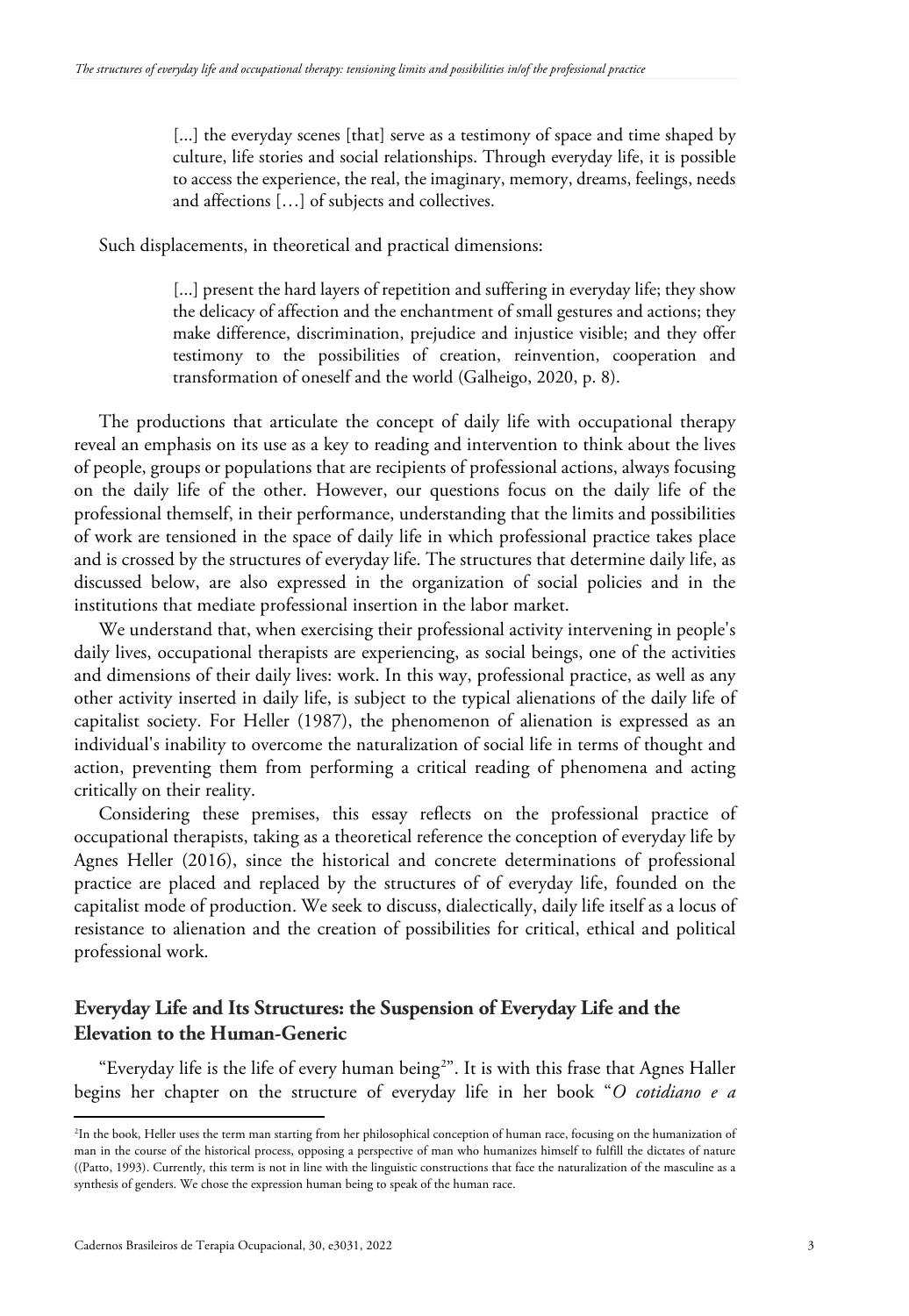*história"(Everyday Life)* (Heller, 2016, p. 35). For her, no one is outside everyday life, and no one is able to disconnect from it and identify with its human-generic activity all the time; therefore, no one would be able to completely disconnect from everyday life. It is pointed out that human-generic activity is one that connects the particular-individual to the human race and whose existence and content can be "[...] useful for expressing and transmitting the human substance" (Heller, 2016, p. 40).

Everyday life is the routine of all people, composed of routine gestures, relationships and activities; by the space of the banal, the private, social relations, by alienation, but also by the space of resistance and the possibility of social transformation (Carvalho, 2011).

Heller (2016) points out that there are characteristics around which everyday life is structured; and among them, we can mention that: it is heterogeneous, hierarchical, unique and unrepeatable, spontaneous and pragmatic.

Everyday life is heterogeneous in its content and hierarchical in terms of the importance that activities have in people's lives. This hierarchy is not immutable, changing "[...] depending on the different economic and social structures" (Heller, 2016, p. 36). People have their jobs, their private and public lives, their leisures; the diversity of activities, as well as their importance, which is what characterizes this heterogeneity and hierarchy.

For Heller, there would be pragmatism and economy in everyday life. Faced with the heterogeneity of things we do in our daily lives, there is a need for an immediate articulation between thinking and acting, which demands pragmatism in decisions and actions, with few possibilities for critical reflection, leading us to an economism in the everyday life; after all, "[...] in everyday life, it is not possible to focus all energies on each decision" (Heller, 2016, p. 46).

There is also a spontaneity in everyday life: it is a tendency to carry out our activities without having to constantly reflect on all these actions, because we would not be able to reflect on the entire content of all the things we do in the banality of everyday life; if that were the case, the production and reproduction of life in society would be impossible (Heller, 2016).

With these characteristics, carrying out the activities of everyday life requires the construction of ultrageneralizing judgments, which are provisional judgments confirmed by everyday practices throughout the subject's experiences (Heller, 2016, p. 59-60).

> We always react to unique situations, respond to unique stimuli, and solve unique problems. In order to react, we have to subsume the singular, as quickly as possible, under some universality; we have to organize it in our daily activity [...], we have to solve the problem. But we do not have time to examine all aspects of the single case […]. We have to situate it as quickly as possible from the point of view of the task at hand. And this is only possible thanks to the help of the various types of ultrageneralization.

In the process of ultrageneralization, analogy and precedents are used: we need to use our previous experiences as guides to guide us in everyday activities. Another feature of everyday life is mimesis, which refers to the ability we have to learn, incorporate habits and reproduce them (Heller, 2016). In summary:

> There is no everyday life without spontaneity, pragmatism, economism, analogy, precedents, provisional judgment, ultrageneralization, mimesis […]. But the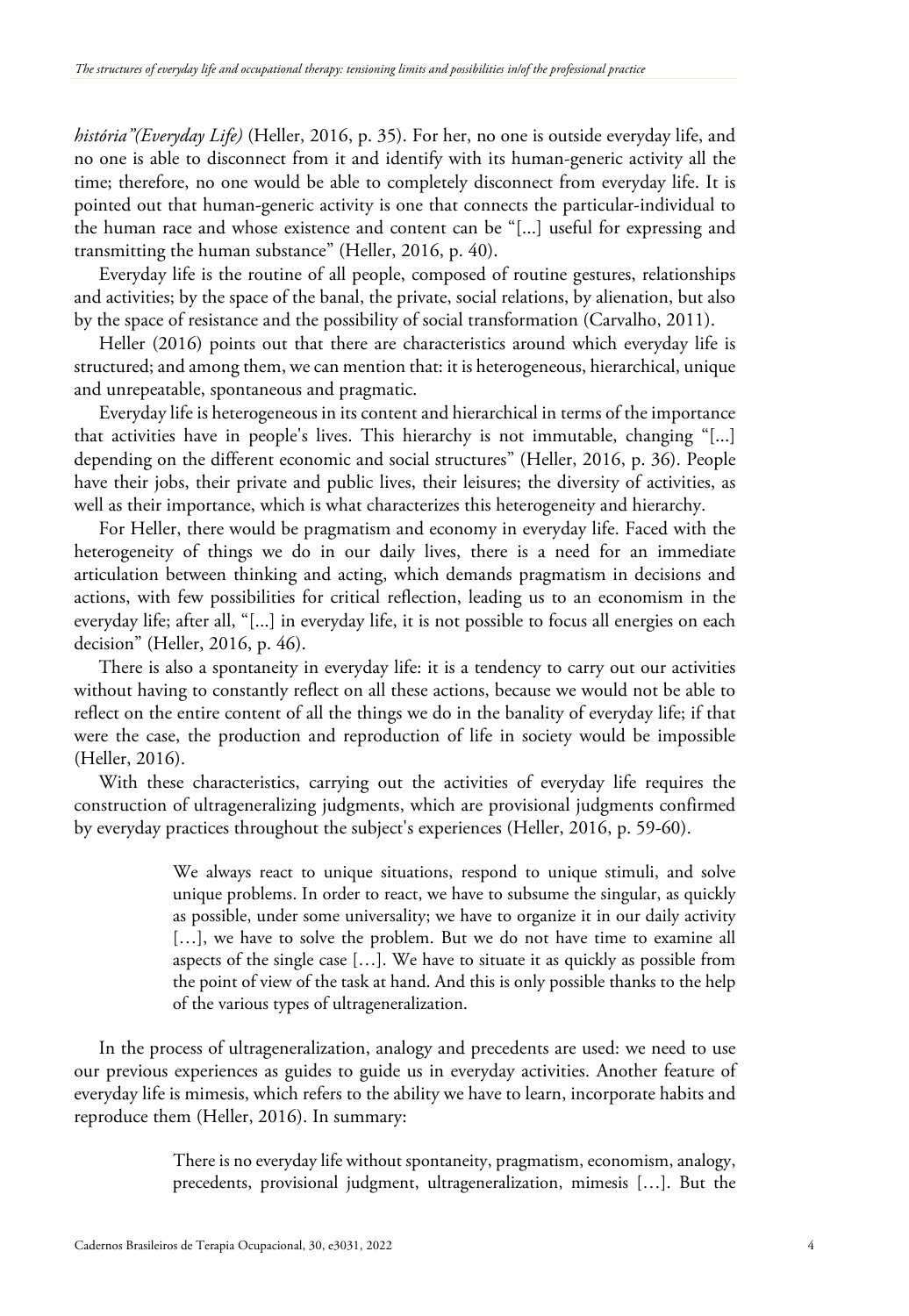necessary forms of the structure and thought of everyday life must not crystallize into absolutes, […] they must leave a margin of movement and possibilities for explanation to the individual. [...] If these forms become absolute, leaving no room for movement, we are faced with the alienation of everyday life (Heller, 2016, p. 62).

Heller (2016, p. 63) states that everyday life is the one "that most lends itself to alienation" and that the way to suspend everyday life to achieve praxis and the transformation of reality is through the reach of subjects to the human-generic activity. There is a difference between proper human activity and activity in general. Vázquez (2007, p. 219) explains that "all praxis is activity, but not all activity is praxis"; praxis is characterized as a human activity, constituted by the relationship between conscious thought and action, with the purpose of transforming the reality of the natural or social world, to satisfy human needs. Activity in general, on the other hand, can dispense with this articulation between thought and action, not necessarily being praxis.

According to Heller (2016), there is an inseparability between the individual and the collective, and the individual is always, simultaneously, a particular being and a generic being. It is to be particular in the way you constitute your needs, become aware of them and satisfy them, as well as stamp your mark on the world. It is being generic in the way it constitutes the world and, through its existence, expresses and transmits the substance of what it is to be human:

> As an individual, therefore, the human being is a generic being, since he/she is the product and expression of his/her social relations, heir and preserver of human development; but the representative of the generic-human is never a single [human being], but always an integration (tribe, demos, estate, class, nation, humanity) – as well as often several integrations – whose conscious part is the [being] human and in which his "consciousness of us" is formed (Heller, 2016, p. 40).

The human-generic is oriented towards the "us" and it is based on it that we suspend everyday life and reach praxis. Heller (2016) states that everyday life is not praxis and that it is through the suspension of everyday life, with conscious human-generic activity, that we rise to the level of praxis and transform reality, which happens through homogenization.

Homogenization is about directing all our attention to a single activity; however, it is not enough to suspend ourselves from everyday life and reach the human-generic. For that, in addition to homogenization, it is necessary to employ "our entire human individuality in solving this task" (Heller, 2016, p. 49). The homogenization that can lead to praxis is one that focuses all attention on a task, but it must also be one in which "our entire individuality acted" (Heller, 2016, p. 50). In this sense, the conditions for homogenization are the focus of all individuality in an activity, in a reflexive and conscious way, without the interference of the structures of everyday life, such as pragmatism, economism, overgeneralizing judgments and mimesis.

Heller discusses some paths that would allow for a more lasting suspension of everyday life in the direction of the human-generic: art, science, revolutionary professional practice and political activity. However, this elevation to the human-generic does not mean the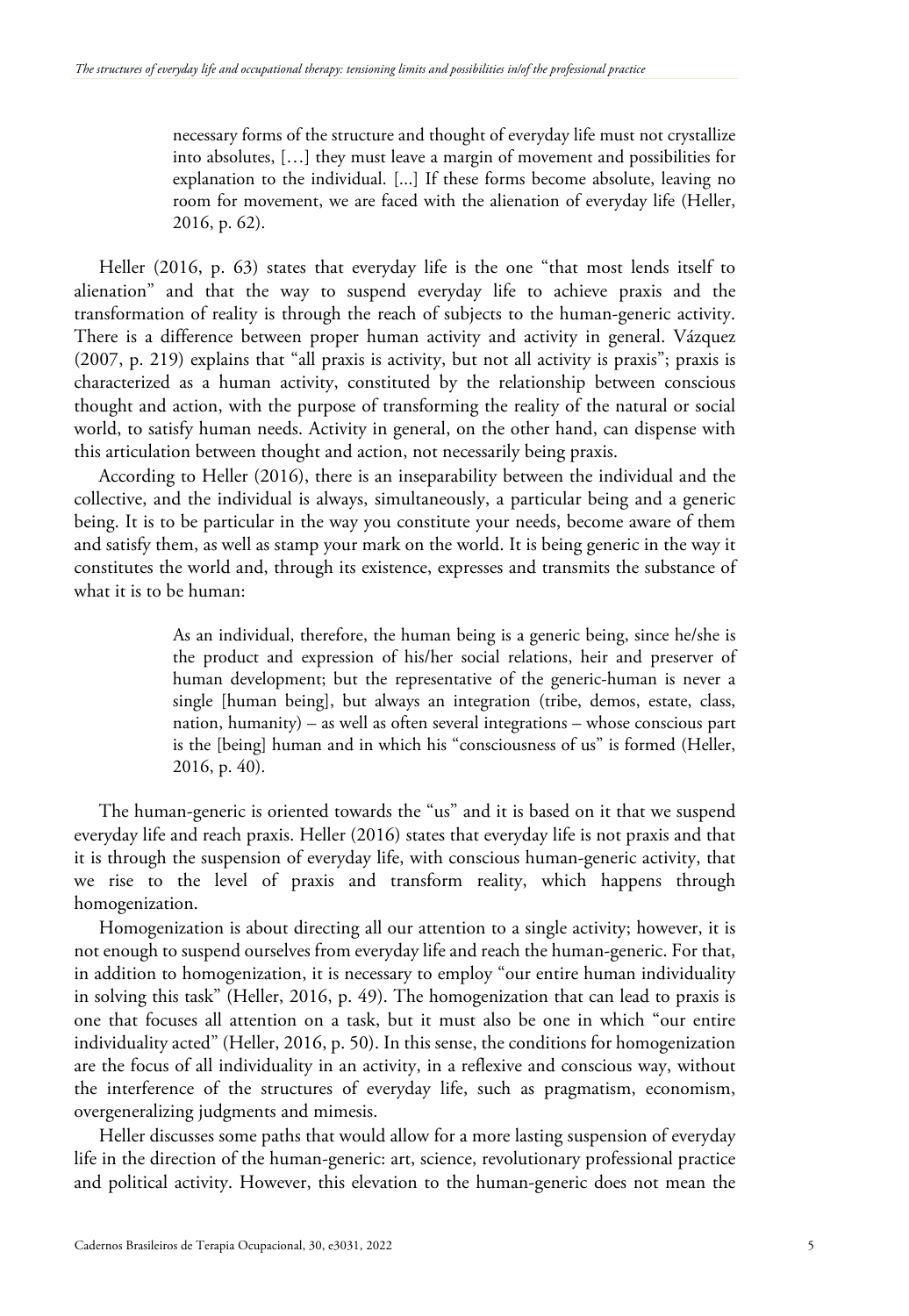non-return to everyday life and its alienation. Even in these activities, there is no rigid separation from everyday life and thinking.

Furthermore, the author emphasizes that everyday life is not necessarily alienated due to its structure, but only in certain social circumstances. It is possible for the individual to consciously find margins of movement in everyday life, a notion that is related to Heller's concept of "conducting life" (2016, p. 67). Thus, the conduct of life refers to a possibility for the individual to consciously order the various day-to-day activities, imprinting their personality, even while the general economic and social conditions still favor alienation. The concept refers, therefore, to the rupture of everyday alienation, because, despite the limitations posed by reality, it creates space to make choices and establish a conscious relationship between the individual and society, between being particular and being generic.

Taking these elaborations by Agnes Heller, we are interested in problematizing the professional practice of occupational therapists as an activity inserted in everyday life and crossed by its structures, lending itself to the alienations of everyday life, as well as reflecting on the possibility of, in their professional practice, performing actions that suspend daily life, producing human-generic activity, having as a horizon the transformation of reality and the lives of the people they deal with. In this way, we question: what are the margins of movement for the "conduction of life" in the professional practice of occupational therapists, considering the limits and contradictions posed by social reality?

# **The Professional Practice of Occupational Therapists: from Everyday life to Human-Generic Activity**

With the recognition of a set of social needs on the part of the State, the result of the class struggle in capitalism, a new relationship between the State and civil society is established, in which the expressions of the social question become the target of social political actions. This process provided a concrete basis for the creation of a labor market and the professionalization of various social practices, which found in social policies and services their main spaces for professional intervention and the necessary conditions for their reproduction as professions in bourgeois sociability (Bezerra, 2011).

Thus, the origin and expansion of a set of professions, here called social professions<sup>[3](#page-5-0)</sup>, are closely related to the monopoly phase of capitalism, having been demanded and socially recognized in this period. Among these professions, occupational therapy is included, as already discussed by Soares (1987), Lopes (1991) and Bezerra (2011).

Given the importance of professional activities for the maintenance and development of capitalism since the 20th century, and for the reproduction of life in an unequal society, social services have expanded, changing the contours of the social division of labor and boosting the expansion of professions. Occupying a place in this division, occupational therapists, with a performance focused on the daily lives of people, groups and communities, play an important role in the process of regulating relationships and social reproduction, operationalizing social policies and services.

<span id="page-5-0"></span><sup>&</sup>lt;sup>3</sup>We call social professions the set of professions that participate in the production and viability of services and social rights (health, education, social assistance, culture, etc.) in response to the needs socially posed by individuals, groups and social classes in their social reproduction process.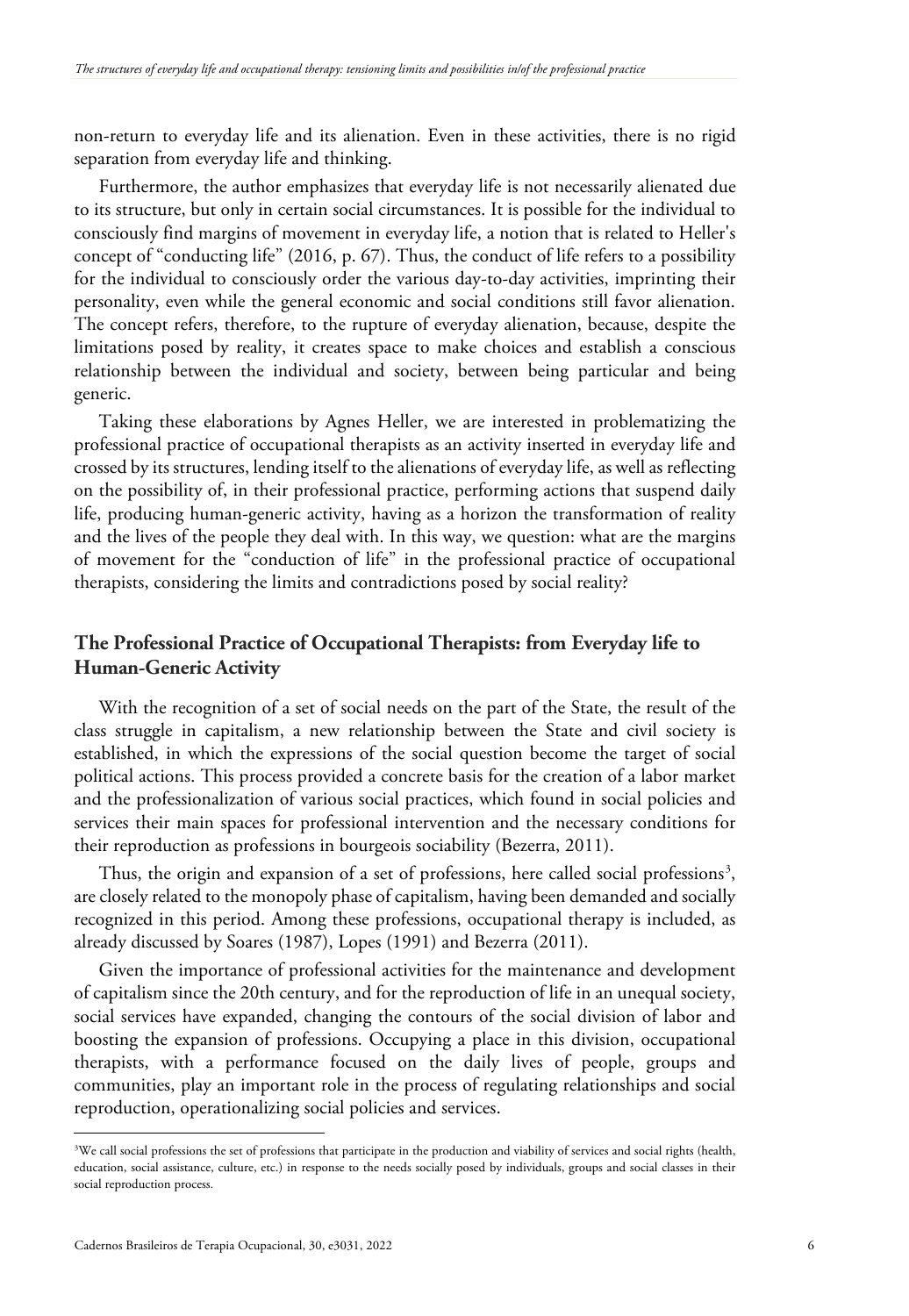In Brazil, the expansion of social rights and services, enshrined in the 1988 Constitution, occurred, contradictorily, in the context of the structural crisis of capitalism, which had been expressed worldwide since the 1970s. Therefore, at the end of the 1980s, the implementation of what was established in the Constitution encountered enormous challenges in the face of the restructuring process of capitalism (Bezerra, 2011).

In this context, if, on the one hand, the expansion of policies and actions resulted in the expansion of the job market for occupational therapists, on the other hand, this took place in the context of changes in the State, via a managerial logic (privatization and/or underfunding of public services, access targeting, productivity goals, etc.), reaching not only users, but also workers. For Borges (2015), this management logic almost always results in the loss of quality of services and, consequently, in the lowering of the levels of service to the needs they should meet.

For Raichelis (2018), as an expression of conservative modernization in the field of social policies, managerialism introduces models of work and information management whose emphasis is on technique, a situation that favors the daily alienation of professionals who are unable to discern and recognize, in the social forms in which they are inserted, the contents and the effects of their work. This scenario restructures the exercise of social professions, highlighting the limits of professional autonomy under wage relations, as well as intensifying the alienating determinations that structure the daily life of this exercise.

The expansion of formal-abstract rationality in the management of work in social services has led to the routinization and disqualification of professional work, minimizing the importance of its creative and critical dimensions through the use of standardized instruments, which must be incorporated. According to Guerra (2016, p. 105), it is in this logic that formal-abstract rationality operates:

> It is formal, as it is restricted to the forms of the current standardization of social policies and the logic of the systems; it is abstract because it takes from the professions their concrete content, […] which responds to a set of socioprofessional and political demands, making a blank slate of training, the cultural universe of each profession, professional projects and the project of society of each one.

We observe, then, in contemporary times, a broad process of precariousness of working conditions and relations, unfolding in forms of unprotected work, job insecurity, low pay, moral harassment, and illness, in a process of general precariousness not only of work, but also of life.

It is important to highlight that the historical development of social policies results from the contradictory relations arising from the class struggle. At the same time that they are configured as a means for the State to manage class conflicts, without threatening the reproduction of the system or actually solving the problems that demanded its existence, they represent and meet the demands of the working class for basic rights, as well as configure means/spaces/services for professional performance.

Despite the conservative nature of these policies, depending on the historical and political moment of how they are conceived and managed by the State, it is possible to notice different impacts in their operationalization, either for the population served or for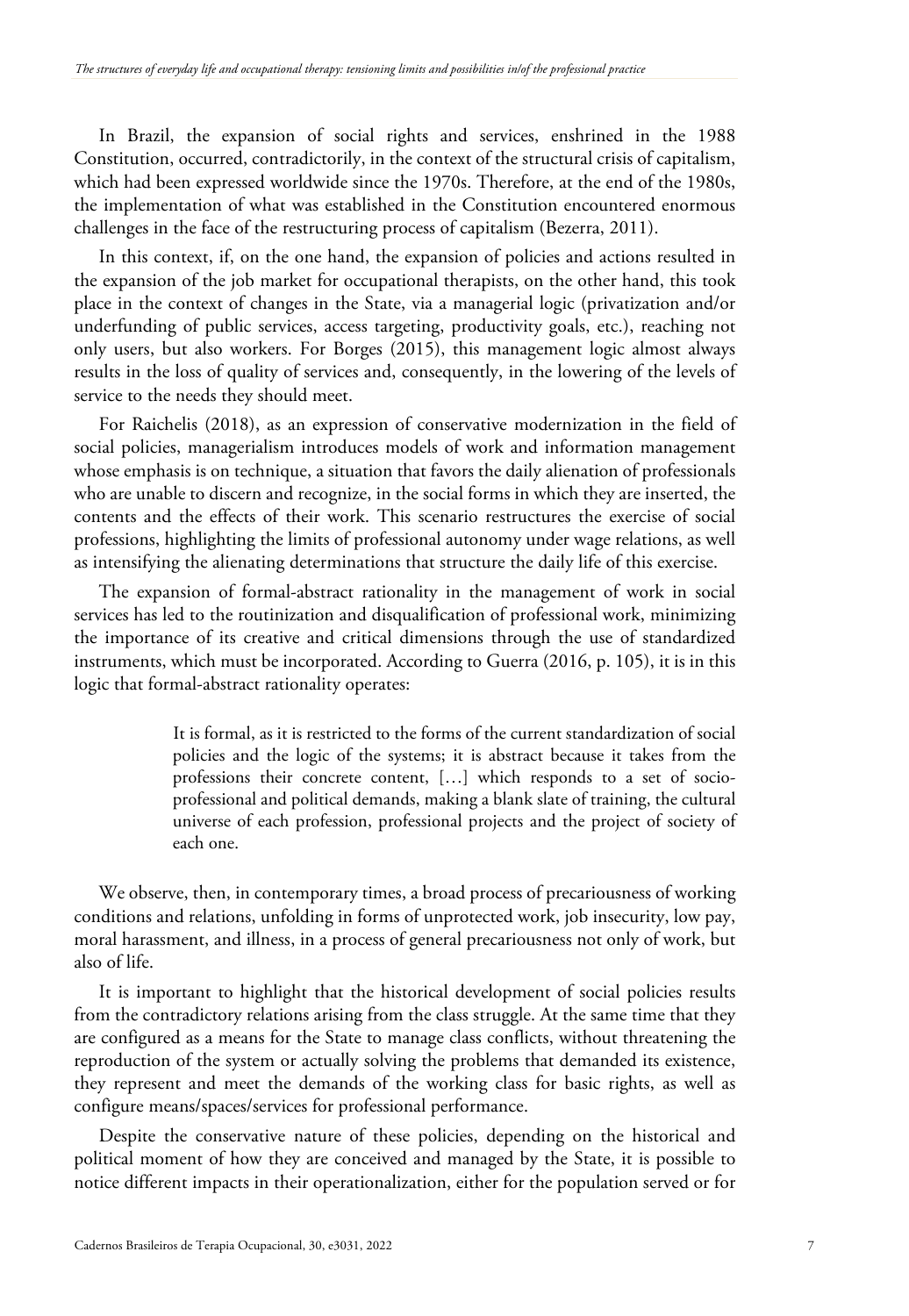workers who work in social services; after all, they also result from the correlation of forces between capital and labor (Lopes, 2016).

Thus, even the neoliberal managerial state can assume different features. In Brazil, the radicality of neoliberal measures after the impeachment of President Dilma Rousseff in 2016 has made these distinctions explicit, since the social-liberal clothing<sup>[4](#page-7-0)</sup> that marked the governments of Lula and Dilma, even without breaking with the dictates of [neo] liberalism allowed for some social advances, such as an increase in the Human Development Index (HDI), investments in the fight against poverty, improvement in educational indexes, among others. This scenario allowed greater margins of movement for the demands of the work of social policies.

The neoliberal context of retraction of social rights, precariousness of work and life in society, to a greater or lesser extent over the last decades, draws a greater diversity of demands to be answered by occupational therapists, as it has caused an increase in situations of vulnerability of the population. This heterogeneity of demands, in the daily routine of precarious services, favors a superficial and fragmented reading of the social issue, with the offer of immediate and emergency professional responses. This scenario requires greater critical awareness of professionals in relation to the alienating processes that cross the daily life of their professional practice, as well as the search for strategies to face them.

As a result, the determinations that structure everyday life, as stated by Heller (2016), tend to be strongly expressed in the daily professional practice. Hierarchical heterogeneity, translated into the diversity and increase in demands that need to be answered, often leads professionals to select the most urgent ones; economism and pragmatism, expressed in the need to respond quickly to demands and pressures for productivity; the reinforcement of provisional and overgeneralizing judgments, leading to a professional exercise impregnated with analogies and mimesis, with an uncritical reproduction of actions.

Nevertheless, such characteristics are not conferred only by professionals, but emerge from determinations that, in most cases, are beyond their individual control. These conditions under which the work of occupational therapists takes place contribute to a professional practice based on the alienating determinations of everyday life, to the detriment of a practice that walks in the direction of human-generic, practical, realitytransforming activity.

We indicate, as an example, some of the limits set by the dynamics of daily life for the realization of professional actions: the underfunding of policies, which leads to the scrapping of social equipment through the insufficiency of material and human resources; the retraction of rights and the loosening of labor ties; an institutional bureaucracy<sup>[5](#page-7-1)</sup> parameterized by inaction.

Now, if, according to Heller (2016), conscious human activity is one that is capable of detaching itself from the alienation of everyday life towards genericity, these conditions

<span id="page-7-0"></span><sup>4</sup> Conception of State based on the neo-developmentalist perspective that it is possible to change the privatization of the State from within and in business and expand its public intervention through the strengthening of social policies, assuming that the guidelines of the already consolidated neoliberal reforms are still in dispute. However, for Castelo (2013, p. 122), the social-liberal state "only changes aspects of neoliberalism to preserve its [liberal] essence"; because despite the positive indicators placed as a result of the performance of the economy, the pillars that support the expanded reproduction of capital remain intact.

<span id="page-7-1"></span> $5$ It is a rational tool for meeting the needs of mass administration, based on subjection to norms and rules. Its excess, with the aim of responding more immediately to the typical demands of neoliberal social institutions and policies, contributes to the framing of professional work, through pressure to achieve productivity goals, transforming social work into procedural and bureaucratic work ((Faermann & Silva, 2015).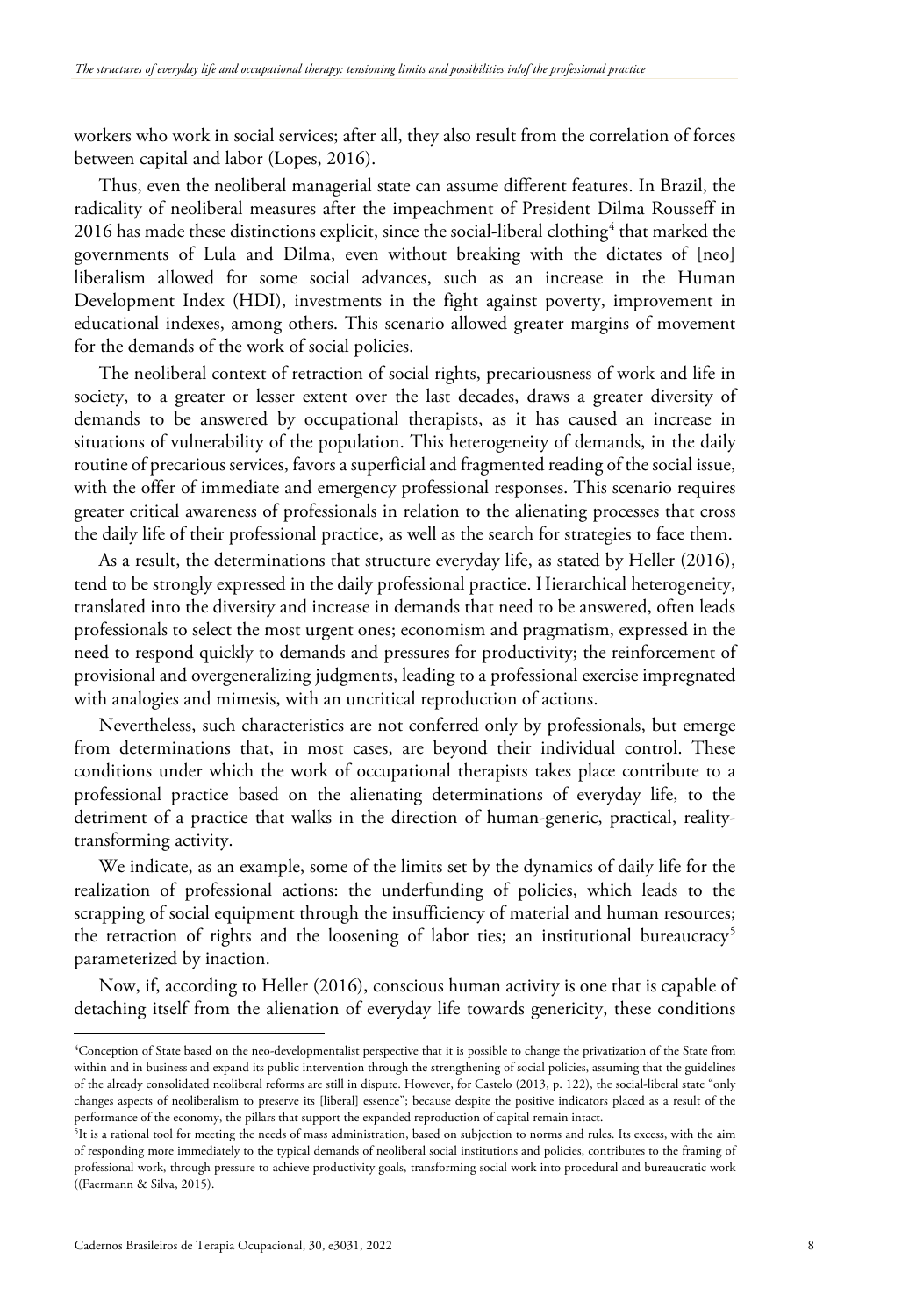under which the professional practice of occupational therapists takes place transform the exercise of occupational therapists practices into a challenge for a profession that is intended to be praxis, as Francisco (2001), Caníglia (1994) and Soares (1987) bring. For Francisco (2001, p. 66)., occupational therapy as praxis is one that:

> [...] proposes the use of activity as a therapeutic resource, one of the possibilities for it to become a space to transform itself and thus contribute to the most significant social transformation […] through its doing. A doing that seeks to make [human beings] aware of the oppression to which they are subjected as members of a class society. A work that reveals the lived social determinations, seeks to discover revolutionary forms, shows the contradiction and conflict of health in a class society.

Caníglia (1994), adopting Vázquez's (2007) conception of praxis, when discussing the specificity of the profession in the set of professions that work in the health sector, defends what she calls practical health as the object of intervention of occupational therapists, even suggesting that the most appropriate name for the profession would be "Praxitherapy". Soares (1987) uses the term unitary praxis to refer to a therapeutic-occupational practice that overcomes dichotomies and reductionism, capable of promoting transformative actions in social reality.

Galheigo (2003), reflecting on the potential of the work of occupational therapists on daily life, states that the profession occupies a privileged position and can contribute to the critical elaboration of daily life by the subject. For her, "the power to reflect everyday life and its determinations, this foreign look at what seems to be an immutable routine, contributes significantly to the self-determination of the subject, the reorganization of the collective and the resignification of everyday life" (Galheigo, 2003, p. 108).

There is a horizon, in the professional practice of occupational therapists, of construction of a practice aimed at transforming reality, in tune with the concept of praxis defended in this text. The everyday construct, in Agnes Heller (2016), warns us that the transformation of reality is mediated by the lasting suspension of everyday life towards human-generic activity, reaching praxis. However, Heller (2016, p. 48) states that it is not possible to carry out praxis and permanently suspend daily life; however, "every significant work returns to everyday life and its effect survives in the everyday life of others".

In this sense, Guerra (2007) reinforces the importance of critical professional projects that, when elucidating their ethical and political commitments, parameterize possibilities of professional choices, strategies and tactics, within the limits of everyday life. Despite these limits, professionals have:

> [...] of relative autonomy in their field of work, to carry out social and complex work, saturated with political and intelectual content and the theoretical and technical skills required to formulate proposals and negotiate with institutional, private or state contractors, their professional attributions and prerogatives, the objects on which their professional activity falls and their own rights as a salaried worker (Raichelis, 2018, p. 37).

We defend, then, that, despite the structures of everyday life crossing professional practice, social policies and institutional dynamics, and placing limits on work as an action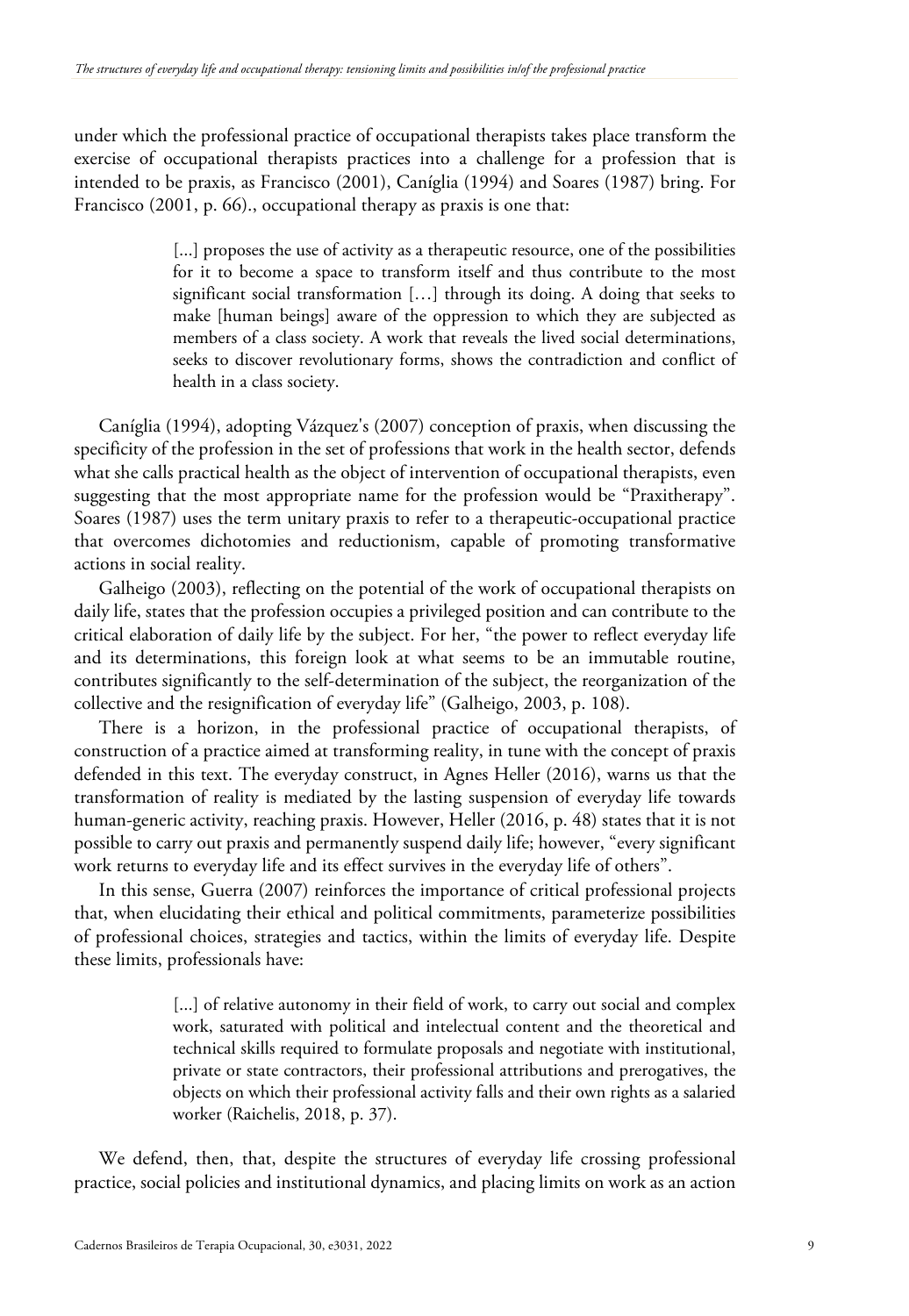that reaches the human-generic, it is possible to find margins of movement in this same everyday life.

The professional condition of occupational therapists, characterized by a specialized knowledge base that requires long-term higher education, constitutes what Larson (1980) calls a barrier to technical alienation, which makes it difficult to lose professional control over the execution of their activity, although salaried work imposes economic (formal subjection to the employer) and organizational alienation (subject to institutional bureaucratic criteria and norms) on professionals. This author points out that imposing technical alienation on professionals would imply that employers would have control over the process of professional activity through the domain of the professional's expertise, which normally does not occur. In this way, professionals, although subordinated to the employing institutions, have their technical and ethical autonomy, both protected by regulatory laws and professional codes of ethics.

This allows us to affirm that there is a possibility of conducting life, as defined by Heller (2016), in the professional practice of occupational therapists. That is, despite the impossibility of abolishing the alienating structures of everyday life and the fact that life becomes dealienated all the time, occupational therapists can appropriate, "in their own way[,] reality and impose on it the mark of their personality" (Heller, 2016, p. 67). We affirm that this mark can be achieved through the inseparability of the technical, ethical and political dimensions of professional practice, in articulation with societal projects that advance the struggle of workers in general.

The emphasis on these dimensions, as a condition for a professional practice that can suspend daily life and transform lives and realities, stems from the recognition that scientific and technological development, provided by contemporary society, has eliminated the technical barriers to solving numerous problems (poverty, hunger, unemployment, homelessness, etc.) that afflict individuals who demand the work of occupational therapists. As stated by Nosella (2008), if the technical conditions exist to solve various problems of humanity, solving them becomes a choice, an ethical duty, a political option.

Still on the ethical-political commitment in occupational therapy, Galheigo (2016, p. 65) states that it is:

> An ethical commitment, for intervening in the plane of life, in its movements of resistance and affirmation; a political commitment, for the continuous explanation of the existin macro and micropolitical forces, for the defense of autonomy, citizenship and rights and for the search for new strategies for building and/or strengthening collectives.

## **Final Considerations**

Daily life and everyday life have become topics of discussion, reflection and research in occupational therapy in recent decades, occupying a privileged place as a locus of intervention, seeking to transform the reality of the populations monitored, with the daily life of the other as central. In this essay, we carry out a reflexive shift, based on the thinking of Agnes Heller, focusing the discussion on the daily life of professional practice, also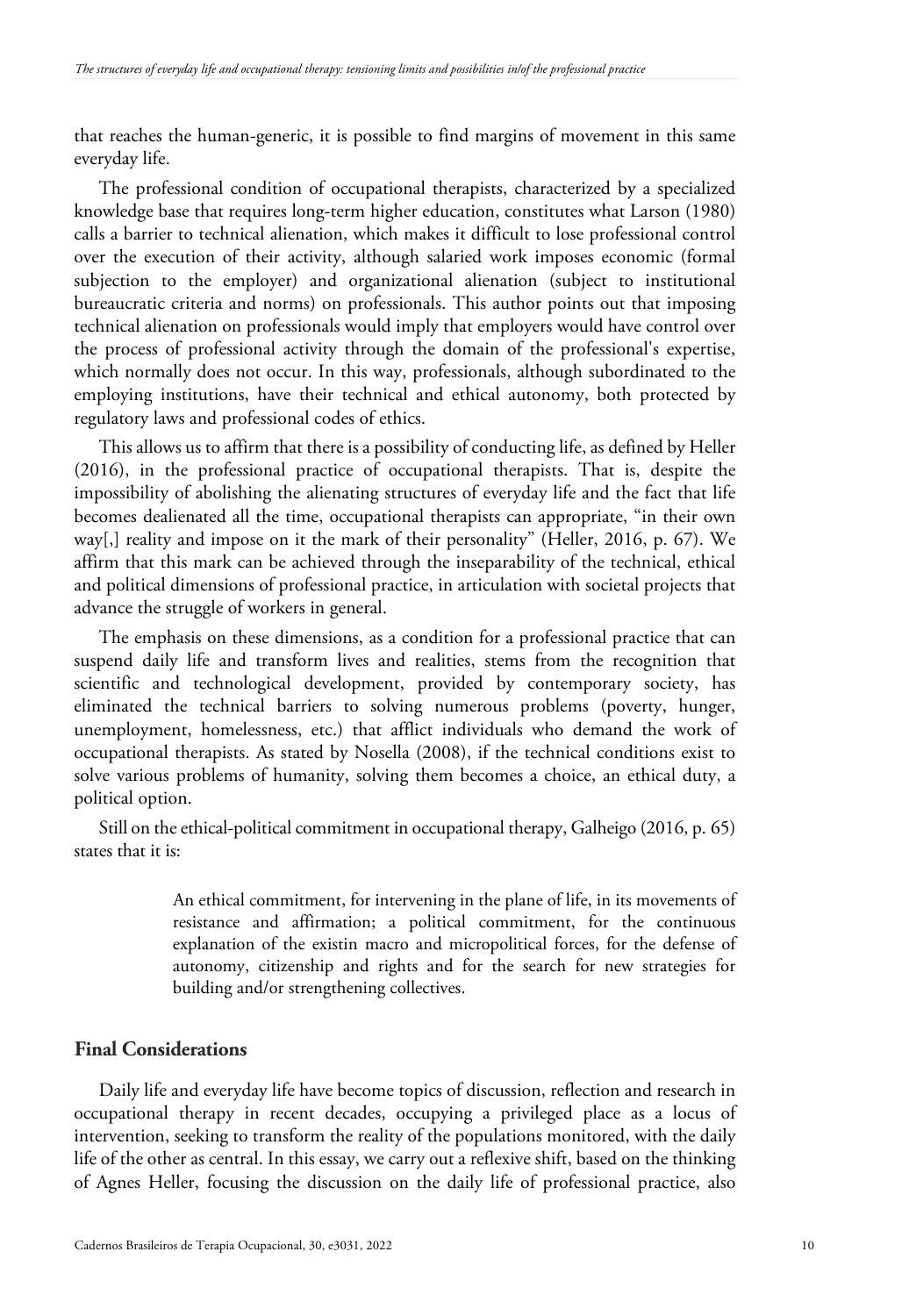crossed by the structures of everyday life (hierarchical heterogeneity, spontaneity, pragmatism, economism, ultrageneralization and mimicry) that establish limits.

Despite the tendency to alienate everyday life, we also argue that it is possible to temporarily suspend everyday life in professional practice towards the human-generic, enabling therapeutic-occupational actions as a practical action, because:

> Homogenization towards the generic-human only ceases to be exceptional, a singular case, in those individuals whose dominant passion is oriented towards the generic-human and, moreover, when they have the capacity to realize such passion. This is the case of the great and exemplary moralists of (revolutionary) statesmen, of artists and of scientists. In addition, regarding the professional revolutionary, […] it must be said that not only their main passion, but also their main work, their basic activity, promote the elevation to the human-generic and imply it in themselves. […] But it must not be forgotten that [they possess] […] also, like all other [human beings], an everyday life; the particular-individual manifests itself in them, as in others […]. Only during the productive phases is this particularity suspended; and, when this occurs, such individuals become, through the mediation of their individualities, representatives of the human race, appearing as protagonists of the global historical process (Heller, 2016, p. 51).

Homogenization is a movement from "I" to "we", in which men and women become representatives of the human race (Heller, 2016). This leads us to reflect on the importance of this process in current times of extreme individualization, whether in relation to human values or the way we decode the needs of the people we deal with. It seems correct to say that a way to overcome this individualism lies in the understanding that professional practice can be one of the ways to some suspension of everyday alienation.

For this, we consider the need to articulate the technical, ethical and political dimensions of professional practice, to move between the individual and collective spheres in reading and intervening on professional demands, overcoming the theory and practice dichotomy, in addition to reaffirming the commitment to transformation. society, where struggles for redistribution and recognition produce justice and social participation (Fraser, 2004).

Still, occupational therapists cannot limit their practice to institutional limits, limiting it to meeting immediate and emergency demands. It seems necessary for us to build partnerships with other workers in the perspective of confronting the neoliberal processes of precariousness and alienation of work, promoting collective organization; re-signify institutional requests, reversing the logic of uncritical responses and not conforming to the molds of institutional productivism and merely bureaucratic demands, which involves a critical reading of institutional relations and work processes in the contexts in which it operates, among other strategies found in the particularities of each workspace. Nevertheless, it is important that they are clear about the intention of their actions, aligning their professional projects with intentional corporate projects aimed at the necessary transformation of the status quo.

## **References**

Bezerra, W. C. (2011). *A terapia ocupacional na sociedade capitalista e sua inserção profissional nas políticas sociais no Brasil* (Dissertação de mestrado). Universidade Federal de Alagoas, Maceió.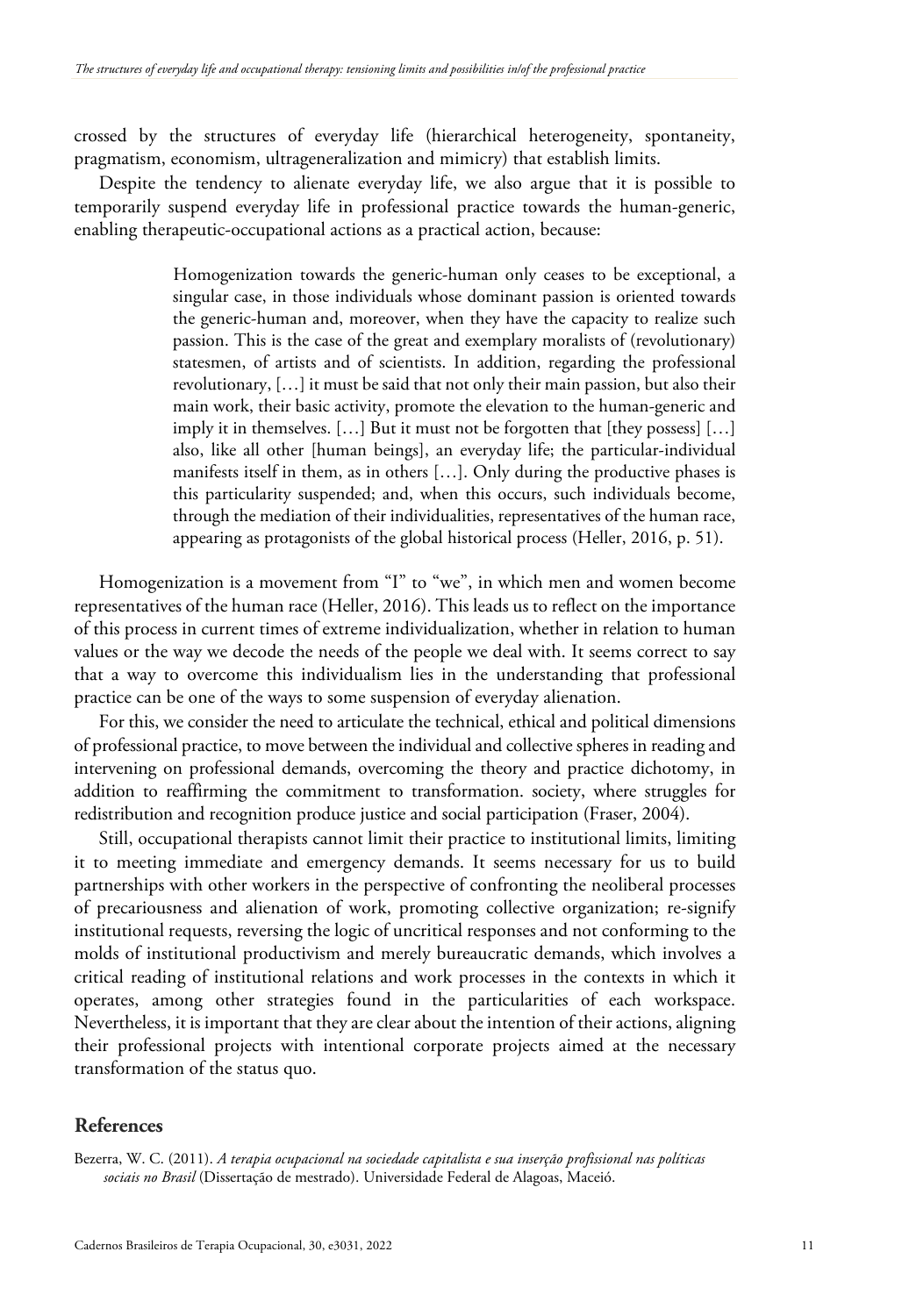Borges, A. M. C. (2015). O mercado de trabalho nos serviços sociais. *O Social em Questão*, (34), 87-106.

Caníglia, M. (1994). *Terapia ocupacional: objeto e metodologia*. Belo Horizonte: Expressa Artes Gráficas.

- Carvalho, M. C. B. (2011). O conhecimento da vida cotidiana: base necessária à prática social. In J. P. Netto & M. C. B. Carvalho (Eds.), *Cotidiano: conhecimento e crítica* (pp. 13-63). São Paulo: Cortez.
- Castelo, R. (2013). O canto da sereia: social-liberalismo, novo desenvolvimentismo e supremacia burguesa no capitalismo dependente brasileiro. *Em Pauta*, *11*(31), 119-138.
- Faermann, L., & Silva, F. C. (2015). As implicações da burocracia na sociedade e seus rebatimentos no serviço social. *UNITAU*, *8*(2), 51-59.
- Francisco, B. R. (2001). *Terapia ocupacional.* Campinas: Papirus.
- Fraser, N. (2004). Repensando a questão do reconhecimento: superar a substituição e a reificação na política cultural. In C. A. Baldi (Ed.), *Direitos humanos na sociedade cosmopolita* (R. C. Costa, Trad., pp. 601- 621). Rio de Janeiro: Renovar.
- Galheigo, S. M. (2003). O cotidiano na terapia ocupacional: cultura, subjetividade e contexto histórico-social. *Revista de Terapia Ocupacional da Universidade de São Paulo*, *14*(3), 104-109[. http://dx.doi.org/10.11606/issn.2238-](https://doi.org/10.11606/issn.2238-6149.v14i3p104-109) [6149.v14i3p104-109.](https://doi.org/10.11606/issn.2238-6149.v14i3p104-109)
- Galheigo, S. M. (2016). Terapia ocupacional social: uma síntese histórica acerca da constituição de um campo de saber e de prática. In R. E. Lopes & A. P. S. Malfitano (Eds.), *Terapia ocupacional social: desenhos teóricos e contornos práticos* (pp. 49-68). São Carlos: EdUFSCar.
- Galheigo, S. M. (2020). Terapia ocupacional, cotidiano e a tessitura da vida: aportes teórico-conceituais para a construção de perspectivas críticas e emancipatórias. *Cadernos Brasileiros de Terapia Ocupacional*, *28*(1), 5-25. [http://dx.doi.org/10.4322/2526-8910.ctoAO2590.](https://doi.org/10.4322/2526-8910.ctoAO2590)
- Galheigo, S. M., Braga, C. P., Arthur, M. A., & Matsuo, C. M. (2018). Produção de conhecimento, perspectivas e referências teórico-práticas na terapia ocupacional brasileira: marcos e tendências em uma linha do tempo. *Cadernos Brasileiros de Terapia Ocupacional*, *26*(4), 723-738[. http://dx.doi.org/10.4322/2526-8910.ctoAO1773.](https://doi.org/10.4322/2526-8910.ctoAO1773)
- Guerra, Y. (2007). O projeto profissional crítico: estratégia de enfrentamento das condições contemporâneas da prática profissional. *Serviço Social & Sociedade*, *28*(91), 5-33.
- Guerra, Y. (2016). Transformações societárias, Serviço Social e cultura profissional: mediações sóciohistóricas e ético-políticas. In E. Mota & A. Amaral (Eds.), *Cenários, contradições e pelejas do Serviço Social brasileiro* (pp. 83-110). São Paulo: Cortez.
- Heller, A. (1987). *Sociología de la vida cotidiana.* Barcelona: Ediciones Peníncula.
- Heller, A. (2016). *O cotidiano e a história.* São Paulo: Paz e Terra.
- Larson, M. S. (1980). Professionalization and educated labour. *Theory and Society*, *9*(1), 131-175. [http://dx.doi.org/10.1007/BF00158895.](https://doi.org/10.1007/BF00158895)
- Lopes, R. (2016). Cidadania, direitos e terapia ocupacional. In R. E. Lopes & A. P. S. Malfitano (Eds.), *Terapia ocupacional social: desenhos teóricos e contornos práticos* (pp. 29-48). São Carlos: EdUFSCar.
- Lopes, R. E. (1991). *A formação do terapeuta ocupacional: o currículo: histórico e propostas alternativas* (Dissertação de mestrado). Universidade Federal de São Carlos, São Carlos.
- Nosella, P. (2008). Ética e pesquisa. *Educação & Sociedade*, *29*(102), 255-273. [http://dx.doi.org/10.1590/S0101-73302008000100013.](https://doi.org/10.1590/S0101-73302008000100013)
- Patto, M. H. S. (1993). O conceito de cotidianidade em Agnes Heller e a pesquisa em educação. *Perspectivas: Revista de Ciências Sociais*, *16*, 119-141.
- Raichelis, R. (2018). Serviço Social: trabalho e profissão na trama do capitalismo contemporâneo. In R. Raichelis, D. Vicente & V. Albuquerque (Eds.), *A nova morfologia do trabalho no Serviço Social* (pp. 25- 65). São Paulo: Cortez.
- Salles, M. M., & Matsukura, T. S. (2015). Estudo de revisão sistemática sobre o uso do conceito de cotidiano no campo da terapia ocupacional na literatura de língua inglesa. *Cadernos de Terapia Ocupacional da UFSCar*, *23*(1), 197-210[. http://dx.doi.org/10.4322/0104-4931.ctoARL510.](https://doi.org/10.4322/0104-4931.ctoARL510)
- Soares, L. B. (1987). *Terapia ocupacional: lógica do capital ou do trabalho? Retrospectiva histórica da profissão no Estado brasileiro de 1950 a 1980* (Dissertação de mestrado). Universidade Federal de São Carlos, São Carlos.
- Vázquez, A. S. (2007). *Filosofia da práxis.* São Paulo: Expressão Popular.